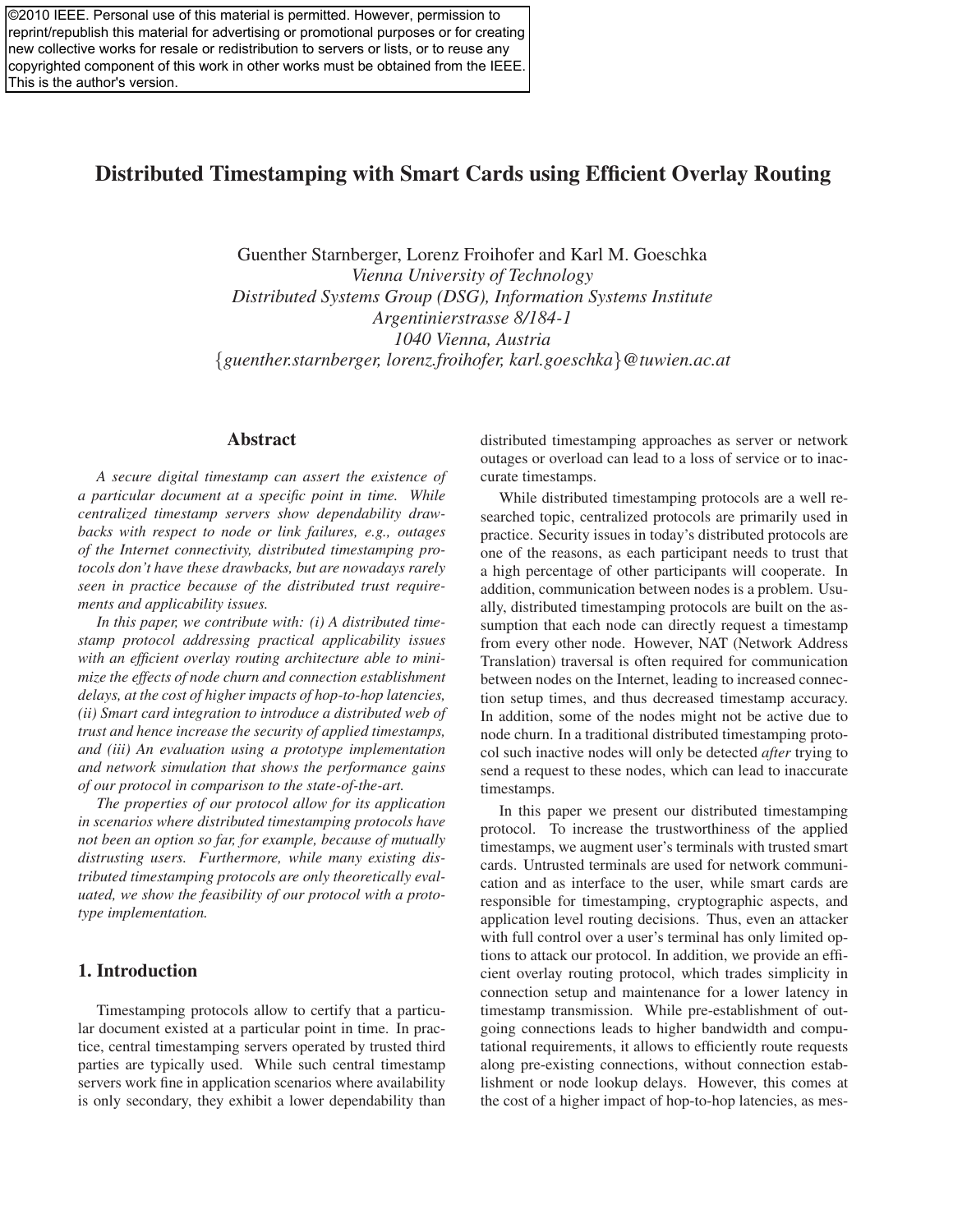sages now have to be routed along several hops. Finally, we evaluate our approach with a prototype implementation and simulation studies.

First, Section 2 discusses our timestamping protocol with a focus on our overlay routing approach and efficient connection establishment. Based on this, Section 3 continues with the evaluation using our prototype implementation and a protocol simulation using the PeerSim [12] network simulator. Afterwards, Section 4 discusses related work. Finally, Section 5 concludes the paper with an outlook on future work.

## 2. Timestamping protocol

This section discusses our distributed timestamping protocol that enables accurate and secure distributed timestamping in real world application scenarios. In comparison to the state-of-the-art, our protocol allows for minimum latency when deployed on the public Internet. In addition, we increase the security by restricting which nodes are allowed to timestamp particular messages.

In comparison to traditional " $k$  among  $n$ " based protocols [3]—where  $k$  timestamps are obtained from a set of  $n$ nodes—our protocol benefits from the following characteristics:

### • Deterministic calculations without global state

We deterministically assign nodes responsible to timestamp a particular document allowing to subsequently verify if a given document has been timestamped by the correct nodes. Only an agreement on the *approximate* size of the network is required, instead of a global agreement on the set n.

#### • Small latencies between hosts

Our protocol takes real-world network conditions into account and is optimized for the fact that connection establishment can be expensive due to NAT (Network Address Translation) traversal. As we pre-establish connections, connection setup times do not influence the accuracy of timestamping. Furthermore, preestablished connections allow to use keep-alive messages as simple failure detector to detect unavailable nodes.

### • Anonymity

While full anonymity is not a goal of our protocol, we strive for semi-anonymity to make it more *difficult* to assert the originator of a timestamping request. This prevents individual participants from, e.g., deliberately delaying requests of certain other participants.

#### • Smart card based security

Existing distributed timestamping protocols typically assume semi-trusted nodes for the application of each other's timestamps, which is often not a reasonable assumption. Therefore, we decrease trust requirements by combining the user's terminal with a smart card responsible for security-critical functionality.

To provide these benefits, we take the following tradeoffs in comparison with a traditional " $k$  among  $n$ " approach into account:

#### • Increased hop count

In comparison to " $k$  among  $n$ " approaches, which do not route messages along multiple hops, we increase the overall length of the routing path and thereby the influence of latency on the timestamp accuracy. However, we keep hop-to-hop latencies low by preestablishing connections. Furthermore, nodes can detect slow neighbors with our keep-alive mechanism, allowing to replace them with faster nodes.

## • Higher overhead

There is a higher total overhead due to the preestablished connections and the DHT (Distributed Hash Table). However, this overhead does not affect the accuracy of timestamping requests and is a deliberate trade-off.

In the following subsections we first give a protocol overview, followed by an examination of our Node IDs and how values derived from these IDs are calculated. We then continue by discussing our network structure, message routing, and connection establishment techniques.

## 2.1. Protocol overview

In our protocol each node is represented by the user's computer under full control of the user, as well as the trusted smart card emitted by a trusted third party. While the main protocol tasks are executed by the user's terminal, the smart card is responsible for the timestamping itself. In addition, the smart card is also able to restrict routing decisions by the terminal. Apart from users, nodes can also be operated by trusted third parties to enhance the security of the protocol by providing more trustworthy timestamps.

Our protocol is implemented as overlay network, with timestamp routing performed on this overlay network. The network is partitioned into sets of address ranges, where each node belongs to exactly one particular address range. To mitigate node churn, address ranges can be reassigned (see Section 2.2) when the total number of nodes changes, so that the number of nodes within an address range is relatively constant. Each outgoing connection of a node has a unique index number and is established to one node within a deterministically identified address range. The respective address range to which a connection is established is determined by factors such as the index number of the outgoing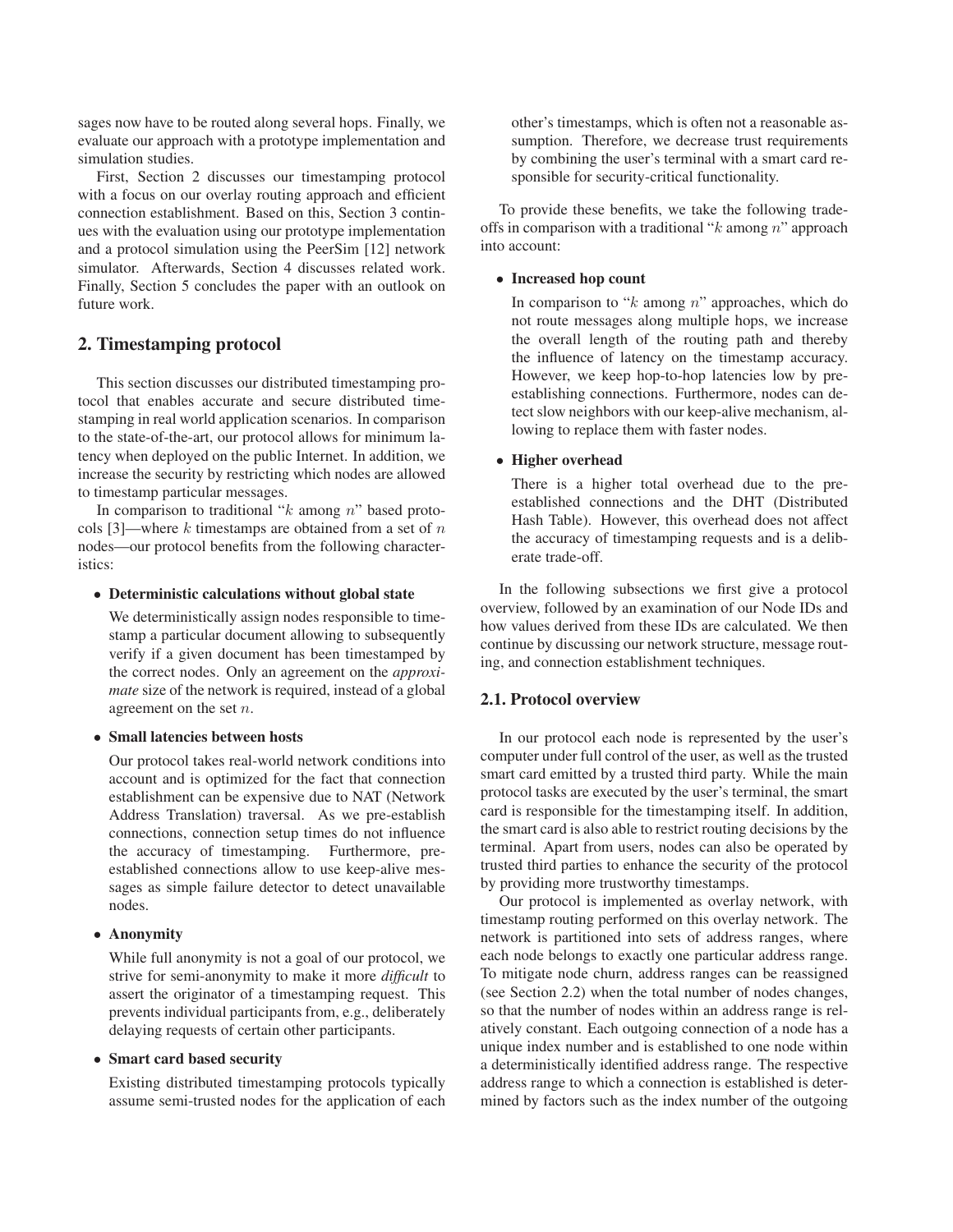connection, the local node's own address range, and the current time. Thus, a node is restricted in the choice of outgoing connections. Open outgoing connections are regularly recycled to increase diversity in routing paths.

When a timestamp request arrives, the hash of the request determines the routing path, which corresponds to the index numbers at the respective nodes. Thus, timestamp requests can be efficiently routed along the already preestablished connections, without needing to establish new connections. Due to the deterministic routing decisions, external nodes can verify if timestamp requests have been routed along the correct path.

## 2.2. Node IDs

A fundamental security feature of our protocol is to restrict the nodes that are allowed to apply a timestamp for a given document. Typically, such restrictions are implemented with " $k$  among  $n$ " schemes [7], where  $k$  nodes are required that can be chosen from a set of  $n$  nodes. In our case we determine the set  $n$  from factors such as the hash of the local node and the current time. We cannot directly use IP addresses in this set, as these addresses are sparse and unevenly assigned, which makes it difficult to define a function that returns an address range with a predefined number of active nodes. Definition of such a function would only be possible with the knowledge of all active node's IDs.

Instead, we use an overlay network and perform the operations on overlay node IDs, which are assigned in a circular address space. IDs are derived by hashing the user's public key and are thus randomly distributed. As the public key pair of a node is generated directly on the smart-card while the card is still under physical control of the trusted third party, the user cannot use brute-force attacks to force a node ID in a chosen ID range.

Furthermore, each node ID is member of exactly one address range, with the whole address space partitioned into  $r$  different ranges. While for each particular point in time there is a deterministic mapping between node IDs and address ranges,  $r$  can change over time, thereby affecting the mapping of node IDs to address ranges. In practice,  $r$  will be adapted to the total number of nodes, leading to a relatively stable amount of active nodes within each particular address range. Depending on the concrete application scenarios there are different approaches to estimate the total amount of nodes. For example, if the Kademlia DHT [10] is used, trusted nodes can estimate the amount of total nodes by looking at the Kademlia bucket utilization and then cryptographically sign and broadcast this information via the overlay.

#### 2.3. Derived values

In our protocol we use different *derived* values to determine values such as address ranges. These derived values are used in place of *random* values (e.g., to determine the routing path). Because of the deterministic calculation, dishonest nodes cannot choose values at will, as external observers can verify if the correct rules have been used to obtain the values. In this section we specify how we map these input values to their respective output values.

Derived values are the result of a hash functions with the source element from which a value is derived combined with an index used as the input. The index serves as distinguishing element when the same input element is used to produce multiple output elements. For example, to derive an address range for the fifth outgoing connection from the node's own address range we calculate  $new\_range =$ hash(local\_range + index), where new\_range identifies the resulting address range, local\_range identifies the node's own address range, and index is set to 5 to represent the fifth outgoing connection.

In related work sometimes pseudo-random number generators are used for a similar purpose in " $k$  among  $n$ " schemes [7]. However, using a hash function allows for non-sequential access to the individual values, for example, if the smart card is used to verify the value of a particular outgoing connection. Furthermore, on smart cards the respective optimized native implementations can be used for hash functions, while the use of pseudo-random number generators would require access to the generator's seed which is often not possible.

#### 2.4. Network structure

Our network is built as an overlay network between nodes. At each point in time each node has exactly  $c<sub>o</sub>$  outgoing and approximately  $c_i$  incoming connections. When a node sends a timestamp request to an outgoing connection, the request arrives at the incoming connection of another node. While communication channels are bidirectional, requests only travel along outgoing connections, while replies travel in the reverse directions.

When a new connection is established, this step is split into two tasks: First, we use a mapping function that takes (i) the particular index of the outgoing connection, (ii) the node's own address range, and (iii) the time as input. The output of of this function is the address range to which the connection will be established. Afterwards, the terminal looks up one of the nodes within this address range and establishes an outgoing connection. For even better handling of node churn, redundant connections into the same address range can be established for immediate failover. This approach is explained in detail in Section 2.6.

Each of the outgoing connections is assigned an index from 0 to  $c<sub>o</sub> - 1$ . The routing path is calculated by the source node and included within the message. For example, a source node may specify that a message should travel along the edges 1–2. The source node then relays the message to its outgoing connection with the index 1, where the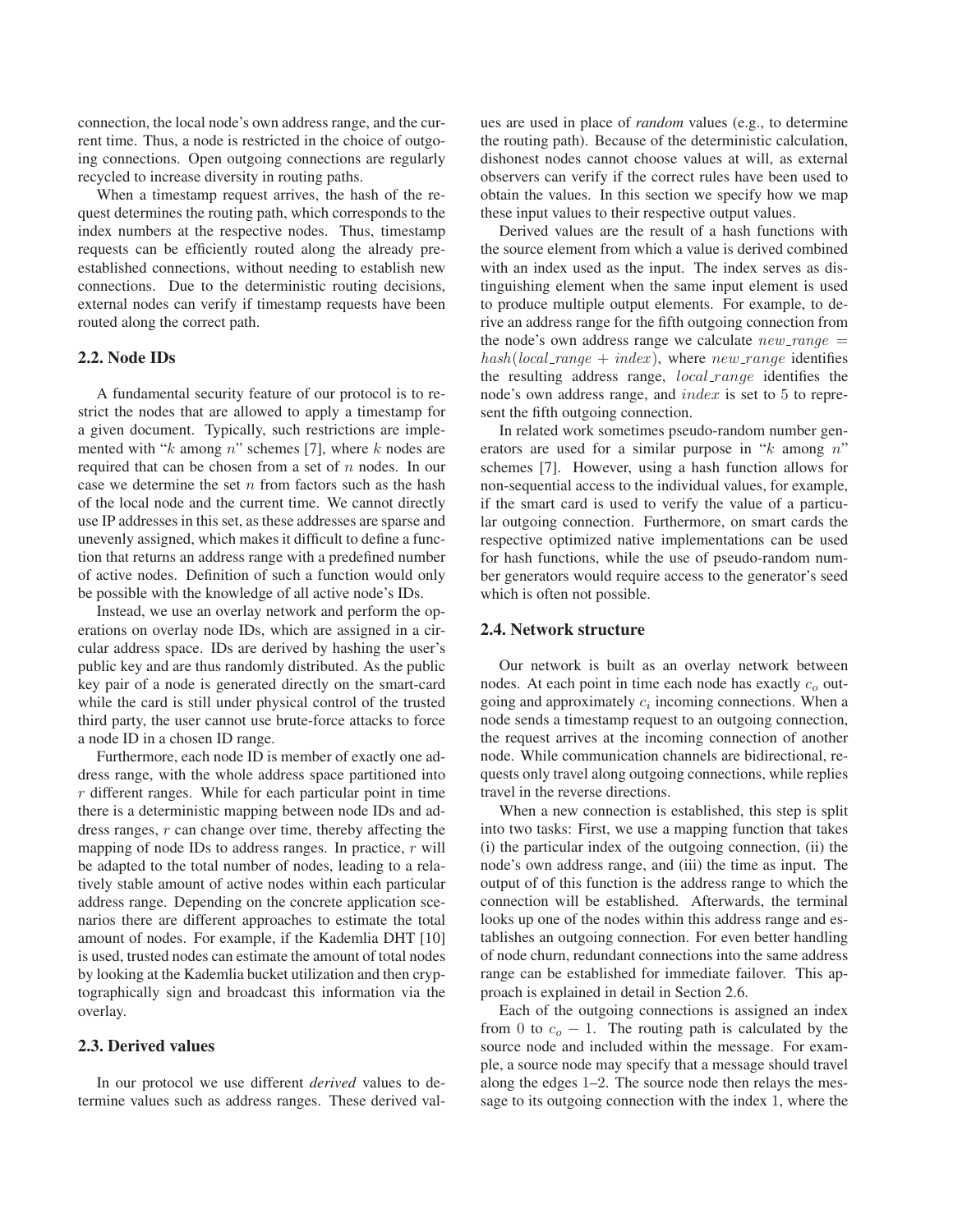

**Figure 1. Path selection: Path 1-2**

node receiving the message continues relaying the message to it's own outgoing connection with the index 2.

The exact lookup mechanism used by the protocol to find nodes within particular address ranges is not fixed and can vary across implementations. For example, if a DHT (Distributed Hash Table) such as Kademlia is used, a *range query* can be used to find suitable candidates, while in the case of JXTA [1] advertisements stored in a SRDI (Shared Resource Distributed Index) would be used.

#### 2.5. Message routing

This section describes how a message for a particular timestamp is routed along the nodes. First, the node requesting a timestamp uses the hash of the document to calculate the routing path of the message. For the routing path each hop is iteratively calculated with the formula  $hop_{next} = hash(document\_hash + hop\_cnt)$ , where  $hop\_cnt$  indicates the index of the particular hop. The routing path is then embedded within the message that is to be timestamped. Before sending a message, the originating node removes the first element from the routing path, and forwards the message on the outgoing connection that is identified by the element. Each node receiving the message in sequence removes the first element from the routing path and forwards the message to the respective outgoing connection. Once the routing path in the message is empty the message is not forwarded any further. An example of this routing strategy is given in Figure 1 where the root node calculates the routing path "1-2".

To mitigate message loops where a message is relayed back to a node that has already received this message in a previous step, the first node originating the message validates that each address range is only traversed once. To do so, the node simulates the message path, as it can locally calculate to which address range an outgoing connection of another node will connect. If a potential loop is detected, because the message is relayed back to an address range from which it has previously been forwarded, the  $hop\_cnt$ used in the formula above is incremented, thus shifting the  $hop\_cnt$  of the affected element and all remaining elements by one. This algorithm is deterministic and only depends on the partitioning of the system into the different address ranges. Therefore, it allows to externally verify that the correct routing path was used. This verification depends on the cryptographically signed address range partitioning parameter r (Section 2.2) that is embedded within the timestamp.

When a node sends or relays a message, the message itself is generated and signed by the smart card. This step is required to prevent malicious nodes from *injecting* bogus messages into the network. Therefore, the message also needs to contain the concrete node ID of the next node, as otherwise the user's terminal would be able to inject a single timestamping message to multiple nodes within the same address range. The signatures applied by smart cards are only used on a hop-by-hop basis. Thus, removal of an element from the routing list does not affect signatures applied by a preceding hop.

When a node receives a message from a neighboring node it first verifies if the message has indeed been signed by its neighbor and if the existing timestamp(s) in the message are still current. Additionally, it verifies if the destination field of the message matches its own local node ID. Before forwarding the message, the node locally stores a timestamp for this message and the node ID from the node from which the message was received, but does not include this timestamp in the relayed message. When the last node on the routing list receives the message it includes a timestamp and relays the message back to the node from which it has been received. Each node then includes its previously stored timestamp and continues relaying the message in the reverse direction. When the message arrives at the initial originator of the request, the message contains the timestamps assigned by all the nodes along the routing path.

### 2.6. Connection establishment

For regular connection establishment we use an approach that continuously renews existing connections to provide diversity in the possible routing paths. With each step only one single connection is renewed, thereby minimizing the impact on the network setup. In addition, we adapt our routing approach to prevent routing paths over outgoing connections that will be renewed soon, as this would prevent the sender from uniquely determining the routing path, which is required for loop mitigation.

For example, consider that each node has 10 outgoing connections and that within a 10 minute interval each outgoing connection should reconnect to a new address range. When updating connections continuously, we can reconnect a single connection once each minute. To avoid any routing problems due to reconnecting nodes, a node can establish a connection to the new address range in advance, and then just switch connections when the interval of the current connection ends. If the node is still waiting for a reply message that was initially forwarded over the old connection, it can additionally leave the old connection open until the reply message has been received.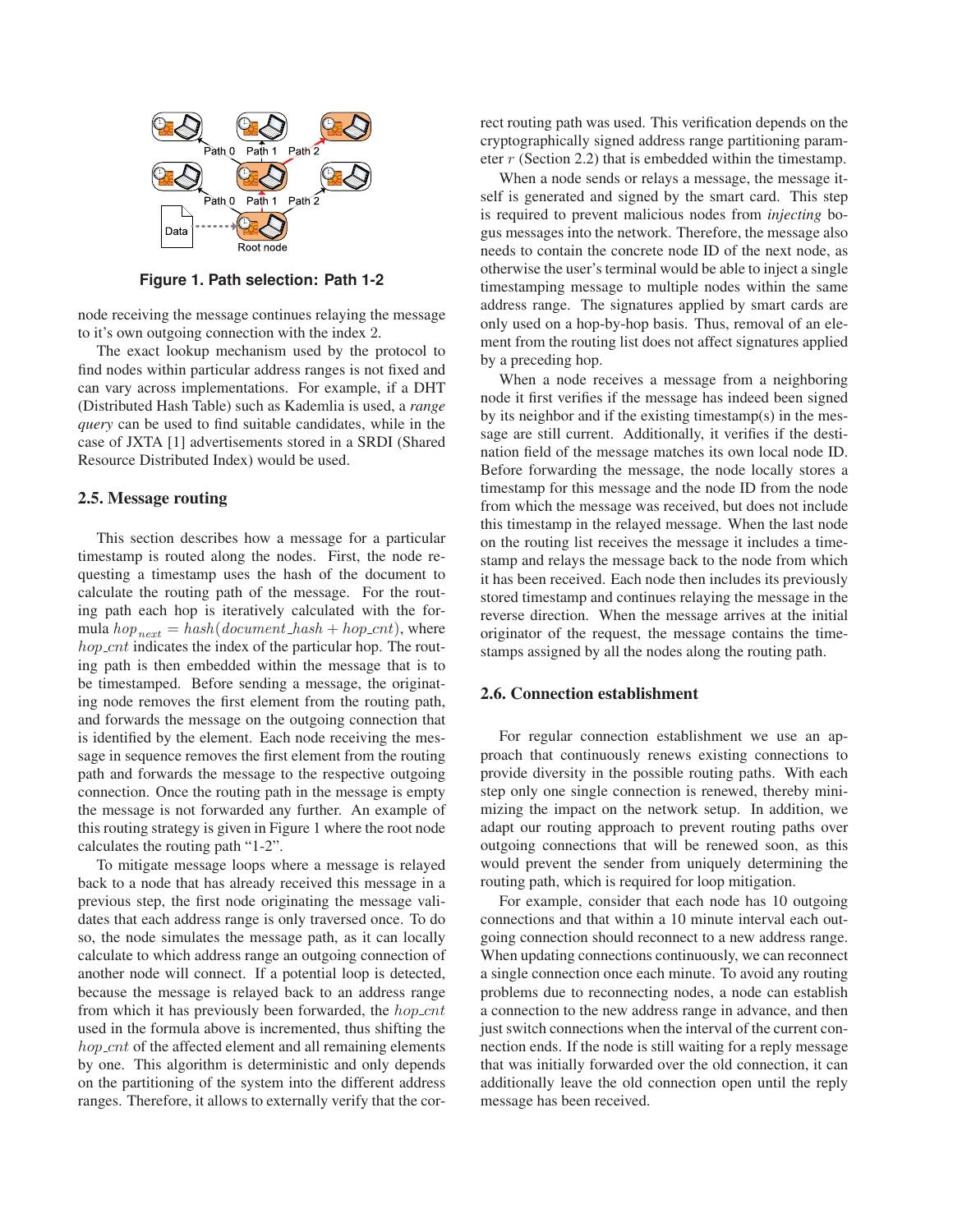While the renewal of a connection does not directly affect messages in transit, this renewal can lead to routing loops, as the original mitigation strategy presented in Section 2.5 only considers the network configuration at the time of message creation. To mitigate such loops, we adapt the routing mechanism not to use connections that will be renewed *soon*, e.g., to never use the next connection that will be renewed. In such a case a similar strategy as for loop mitigation is used:  $hop\_cnt$  is incremented, causing the algorithm to calculate a different route. Of course, such an approach requires that all nodes have a synchronized time. This is not a problem in our case, as such a synchronized time is already required for timestamping purposes.

To account for node churn, e.g., active nodes that change their status to inactive, we use regular keep-alives to detect stale connections. In this case a node will re-establish the connection to another node within the same address range. Such a connection establishment cannot lead to a routing loop, as the address range of the old connection and the new connection is the same. While node churn leads to overhead due to higher reconnect rates, it does not affect latency, as messages are routed only along pre-existing connections.

## 3. Evaluation

The evaluation of our protocol was conducted in two distinct steps. First, we used a prototype implementation to show the feasibility of our approach and for performance tests with low amounts of nodes. This implementation is based on JXTA [1]. The *Netim* Linux kernel module is used to accurately simulate network latency. Second, we used the PeerSim [12] network simulator to examine the effects of latency and churn. Significant parts of the prototype implementation's code have been reused in the simulation, ensuring that the simulation's behavior matches the prototype. We also validated if the results of the simulation match the results obtained in the prototype implementation.

The Figure 2 shows a comparison between the average latency in our overlay routing approach and an alternative approach that requires connection establishment for forwarding. To model node-churn, we assume a node-failure rate of 5%. If a message is transmitted to a *failed* node, it cannot be processed, but is re-transmitted to another node.

In the results we observe that the latency without an overlay network is roughly twice as high as the latency in our overlay approach. While in time synchronization protocols latency can be mitigated by assuming synchronous network delays, this is not possible in timestamping. Therefore, the latency directly affects the timestamps assigned to individual documents. While in some application scenarios timeliness of timestamps is only secondary—e.g., when only an approximate date is required—in other application scenarios such as deadline-based online auctions timeliness is a fundamental property [5].



**Figure 2. Hop latency**

In addition, our simulation has shown that the results also depend on the assumed application scenario: In application scenarios without node churn where UDP (User Datagram Protocol) communication without NAT traversal can be used between nodes, the differences between a traditional approach and our approach will be smaller, while in application scenarios with considerable node churn the differences will be higher. For example, if we decrease the node failure rate from 5% to 0% in the scenario *without* overlay network, this decreases the average delay at the fifth hop from 355 ms to 338 ms, which is only a marginal improvement. On the other hand, if we increase the node failure rate to 30% this increases the average delay to 482 ms. However, even in the first example with lower differences our protocol allows more efficient routing without requiring nodes to know all other nodes, while a traditional protocol would require nodes to store information about other nodes, if nodes are to be selected according to the document's hash.

To examine the effects of node churn we simulated our protocol with different median session times and tracked the number of failed request. A request fails, if a node sending a request does not receive the corresponding response, because an intermediate node cannot forward the request as no outgoing connections to the respective node range are available. For our tests we assumed a hop count of 5 hops as well as 3 redundant connections into each node range. The results in Figure 3 show that request failure rates are an issue for median session times below approximately 40 minutes. While failure rates are high for very low session times, they decrease to less than 5% for median session times of 20 minutes or more and to less than  $1\%$  for median session times of 40 minutes or more.

## 4. Related work

In this section we examine publications related to our distributed timestamping protocol. Distributed timestamping approaches are discussed in [3, 6–9, 13, 14], but only Nishikawa and Matsuoka [13] seem to actually have implemented their approach and also consider lower level issues such as the protocol for timestamp transmission. As the protocol requires individual TCP connections, it leads to higher latency than our overlay approach. [3] presents a " $k$